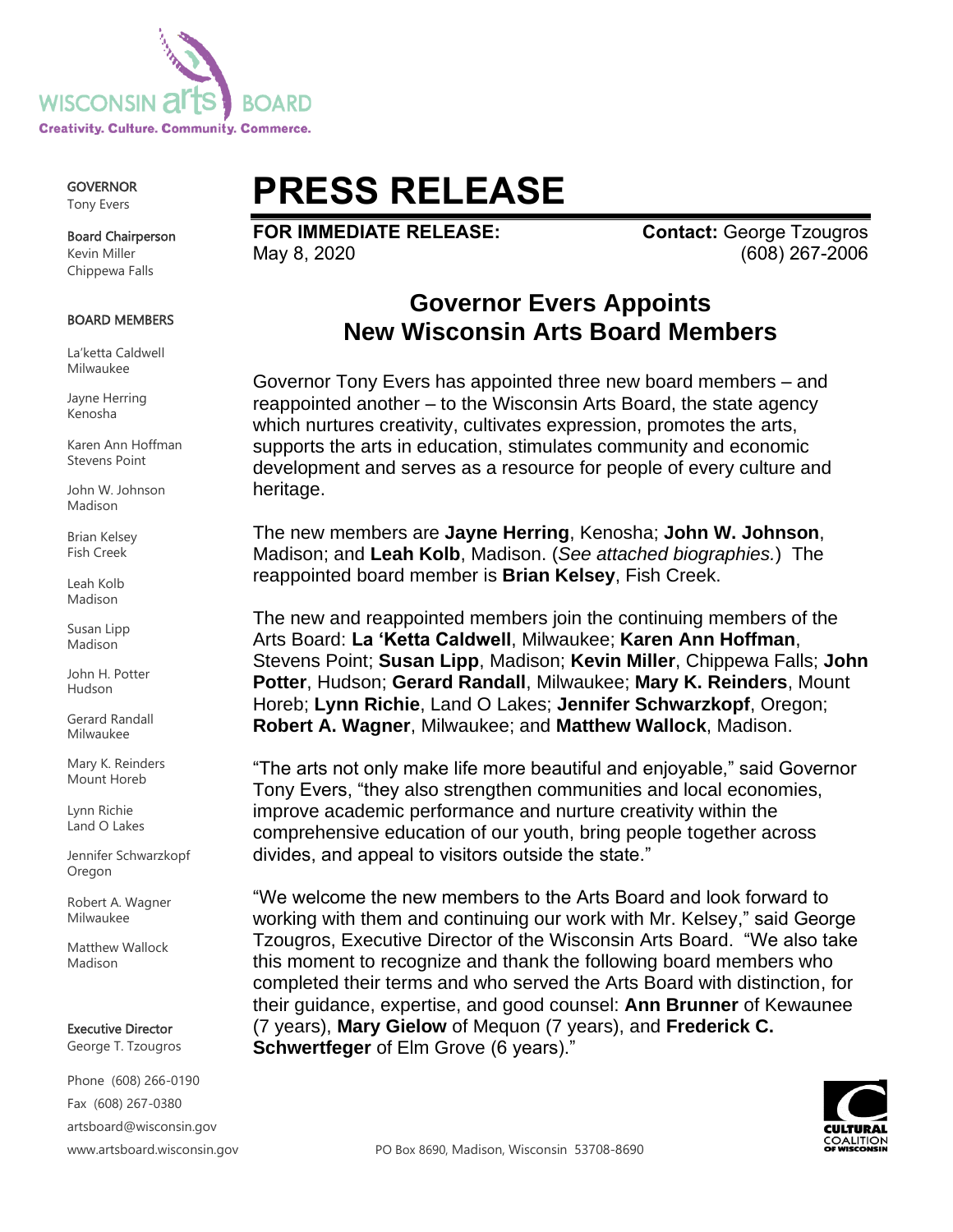The Wisconsin Arts Board is governed by a fifteen-member board appointed by the Governor to serve three-year terms. Board members are Wisconsin citizens recognized for their accomplishments in the arts, humanities, business, education or public service. The board includes members from urban and rural areas across the state and from diverse racial, economic and cultural backgrounds. Board members set policy for the agency and approve funding recommendations made by the peer review panels. The members meet a minimum of four times per year, and all meetings are open to the public.

The Wisconsin Arts Board is the state agency responsible for the support and development of the arts throughout Wisconsin. Since 1973, the Arts Board has supported artists and art organizations with funds from the State of Wisconsin and the National Endowment for the Arts. For more information on the Wisconsin Arts Board, please visit [artsboard.wisconsin.gov.](https://artsboard.wisconsin.gov/)

# # #

*Short bios and photos are attached to this press release.*

Links to the photos:

- [Jayne Herring](https://artsboard.wisconsin.gov/PublishingImages/Pages/AboutWAB/Board%20Pictures/JayneHerring.jpg)
- [John W. Johnson](https://artsboard.wisconsin.gov/PublishingImages/Pages/AboutWAB/Board%20Pictures/JohnWJohnson.jpg)
- [Brian Kelsey](https://artsboard.wisconsin.gov/PublishingImages/Pages/AboutWAB/Board%20Pictures/BrianKelsey2.jpg)
- [Leah Kolb](https://artsboard.wisconsin.gov/PublishingImages/Pages/AboutWAB/Board%20Pictures/leahkolb.jpg)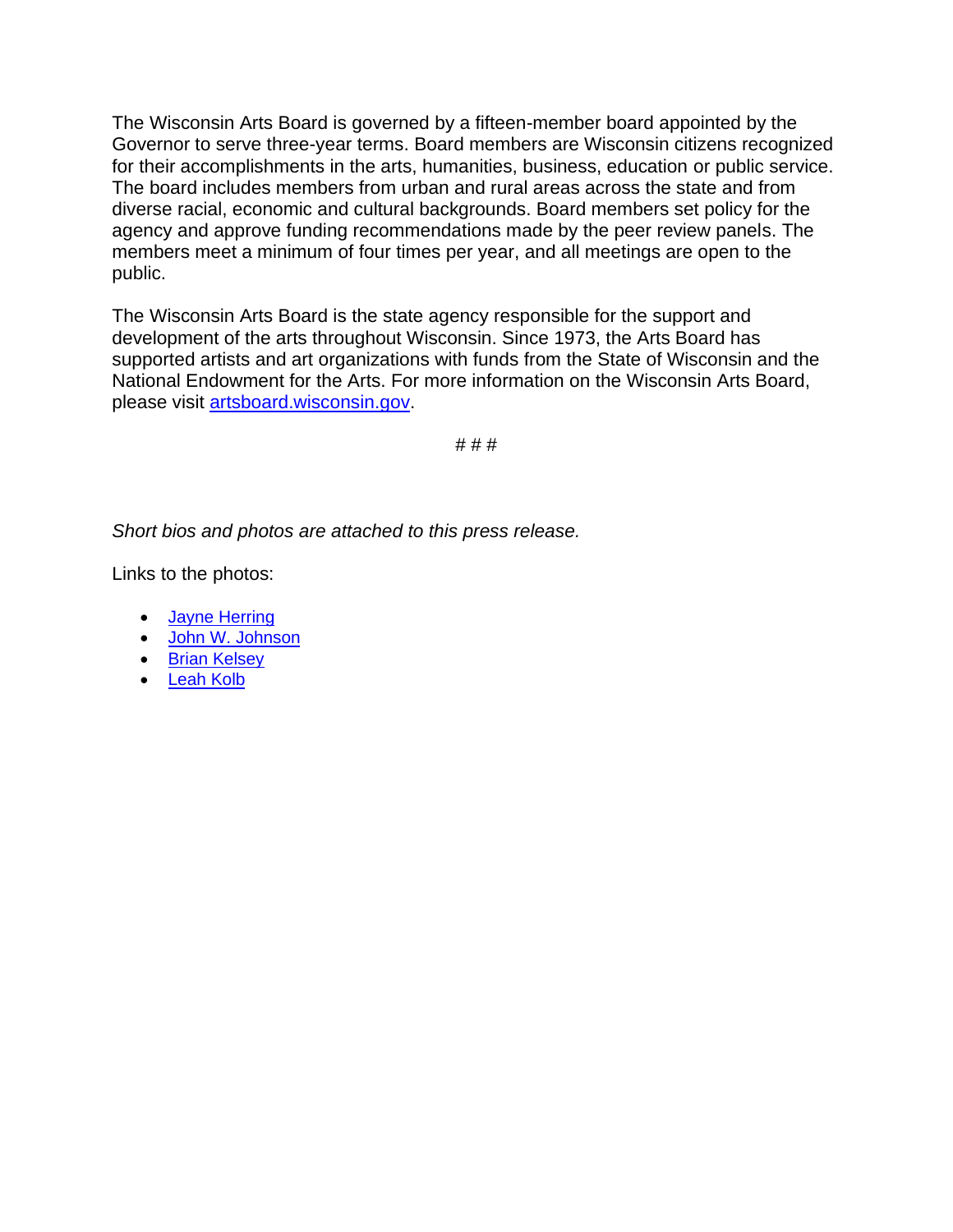

#### **Jayne Herring Kenosha**

Jayne Herring is a fused and blown glass artist who teaches fused glass workshops in southeast Wisconsin and northern Illinois. Her work can be found in Kenosha's "Lemon Street Gallery." She is the coordinator of the Racine Art Guild's Starving Artist Fair and a part time host of WGTD public radio's Community Matters public affairs program. The retired Director of Marketing for Gateway Technical College, she is also a founding member of the City of Kenosha Commission on the Arts which she chaired for three years.



### **John W. Johnson Madison**

Dr. John W. Johnson, Madison, directs the Literacy and Mathematics Team at the Department of Public Instruction (DPI), and serves as an adjunct instructor of Educational Leadership at Edgewood College. Over the past three years at DPI, John directed revision of standards in Arts and Creativity resulting in adoption of new sets of standards in Art and Design, Music, Dance and Theatre. His volunteer service includes the boards of the WASCD (Wisconsin Association for Supervision and Curriculum Development), Wisconsin Literacy, Inc., Grace Presents concert series, and the vestry of Grace Episcopal Church in Madison. He lives in

Madison with his wife and three daughters, all of whom participate in the arts.